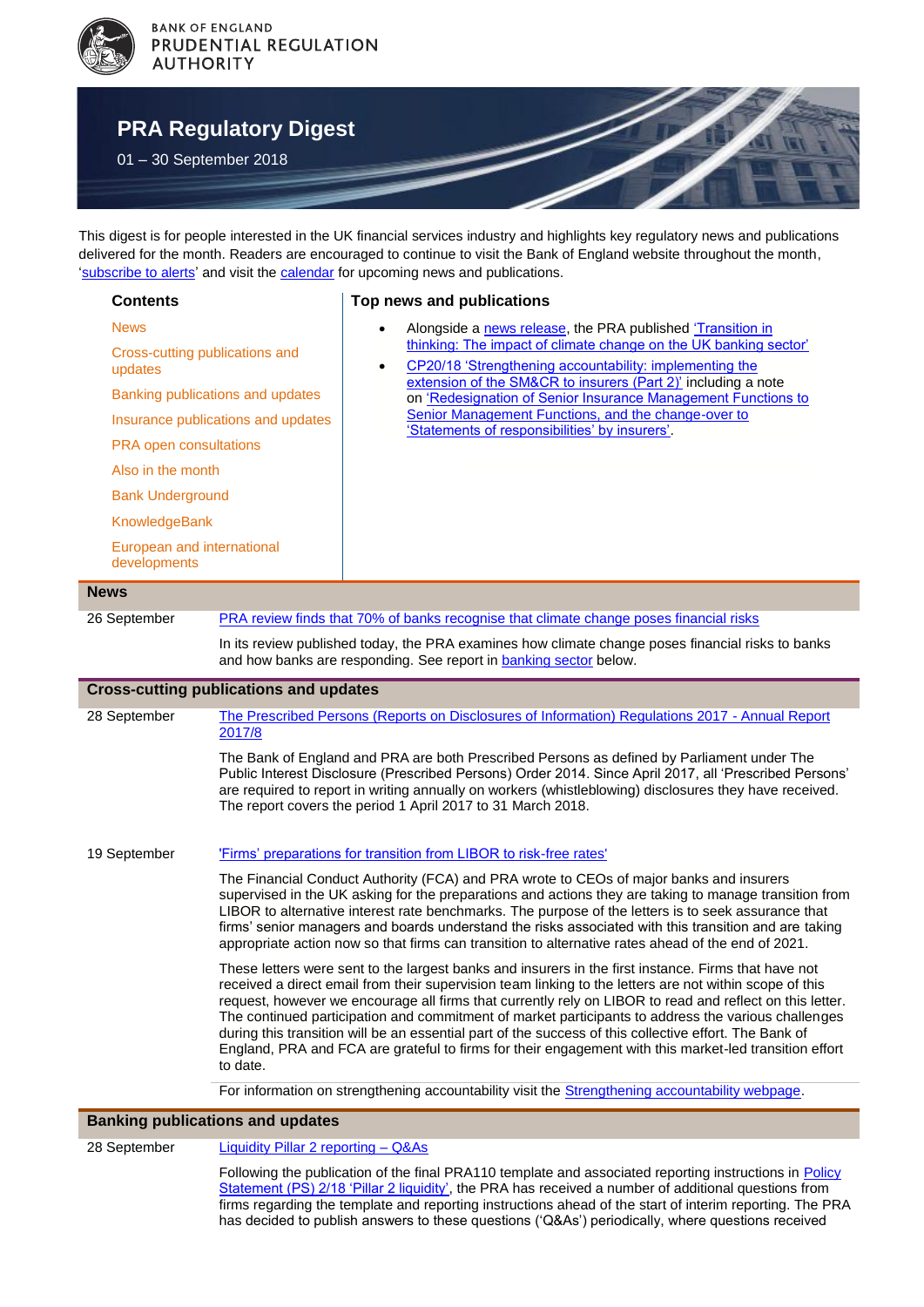<span id="page-1-2"></span><span id="page-1-1"></span><span id="page-1-0"></span>

|              | highlight a need to clarify the reporting instructions or rules. This document is version 1 of the PRA110<br>Q&As and covers responses on questions related to monetisation rows.                                                                                                                                                                                                                                                                                                                                                                                                                                                                                                                                                                                                                                                                             |
|--------------|---------------------------------------------------------------------------------------------------------------------------------------------------------------------------------------------------------------------------------------------------------------------------------------------------------------------------------------------------------------------------------------------------------------------------------------------------------------------------------------------------------------------------------------------------------------------------------------------------------------------------------------------------------------------------------------------------------------------------------------------------------------------------------------------------------------------------------------------------------------|
|              | The PRA is aware that firms are considering the forthcoming cessation of the waiver by consent<br>(WBC) for Continuity of Access rules (Depositor Protection Part of the PRA Rulebook (DPP) 13.4-13.8<br>inclusive) and Continuity of Access reporting requirements (DPP 15.2-15.4 inclusive and 15.7). The<br>WBC ends on 1 December 2019 - materials are currently available on the Waivers and modifications<br>of rules webpage. Firms that are subject to the WBC or other continuity of access waivers should wait<br>for further communication from the PRA before instigating any planning or projects to implement<br>continuity of access from 1 December 2019. The Bank of England and the PRA are still considering<br>the appropriate approach and will ensure that firms have at least 18 months to implement changes<br>should they be needed. |
| 26 September | 'Transition in thinking: The impact of climate change on the UK banking sector'                                                                                                                                                                                                                                                                                                                                                                                                                                                                                                                                                                                                                                                                                                                                                                               |
|              | This PRA report examines the financial risks from climate change that impact UK banks, building<br>societies and PRA-designated investment firms, assesses how banks are responding to these, and<br>clarifies the PRA's supervisory approach.                                                                                                                                                                                                                                                                                                                                                                                                                                                                                                                                                                                                                |
| 19 September | EBA publishes final report on 'Guidelines on the management of interest rate risk arising from non-<br>trading ('banking') book activities (IRRBB)'                                                                                                                                                                                                                                                                                                                                                                                                                                                                                                                                                                                                                                                                                                           |
|              | The European Banking Authority (EBA) published its final report on Guidelines on the management of<br>interest rate risk arising from non-trading ('banking') book activities (IRRBB) - one of the Pillar 2 risks<br>specified in Capital Requirements Directive IV (CRD IV). The Guidelines will apply to firms from<br>Sunday 30 June 2019. If firms have concerns about their ability to comply by the 2019 deadline, they<br>should get in touch with their usual supervisory contacts. The Guidelines do not affect PRA published<br>policy and reporting requirements on IRRBB, as set out in PRA Rules, SS, and Statements of Policy,<br>which continue to apply. The Guidelines form part of a wider set of updated guidance by the EBA on<br>the Pillar 2 framework, as published in the EBA's final guidance to strengthen the Pillar 2 framework.  |
| 12 September | CP19/18 'Regulatory reporting: EBA Taxonomy 2.9'                                                                                                                                                                                                                                                                                                                                                                                                                                                                                                                                                                                                                                                                                                                                                                                                              |
|              | In this consultation paper (CP), the PRA sets out proposals to update certain PRA reporting<br>requirements to reflect relevant proposals made by the European Banking Authority (EBA) in its open<br>consultations on changes to the Implementing Technical Standards on Supervisory Reporting<br>('Supervisory Reporting ITS').                                                                                                                                                                                                                                                                                                                                                                                                                                                                                                                             |
|              | This CP is relevant to UK banks and building societies. It is not relevant to PRA-designated UK<br>investment firms, to UK branches of firms in other European Economic Area (EEA) countries and non-<br>EEA countries, or to insurance firms.                                                                                                                                                                                                                                                                                                                                                                                                                                                                                                                                                                                                                |
|              | This CP should be read alongside the open EBA consultations on changes to the Supervisory<br>Reporting ITS, as well as the Regulatory Reporting Part of the PRA Rulebook and Supervisory<br>Statement (SS) 34/15.                                                                                                                                                                                                                                                                                                                                                                                                                                                                                                                                                                                                                                             |
|              | This consultation closes on Wednesday 12 December 2018.                                                                                                                                                                                                                                                                                                                                                                                                                                                                                                                                                                                                                                                                                                                                                                                                       |
| 4 September  | Updated SS34/15 'Guidelines for completing regulatory reports'                                                                                                                                                                                                                                                                                                                                                                                                                                                                                                                                                                                                                                                                                                                                                                                                |
|              | The hyperlinks in the appendices contents page, and Appendix 1 of SS34/15 have been updated. No<br>other changes have been made to the document.                                                                                                                                                                                                                                                                                                                                                                                                                                                                                                                                                                                                                                                                                                              |
|              | For further information on CRD IV visit the CRD IV updates webpage.<br>For further information on structural reform visit the Structural reform webpage.<br>For new banks, please see the New Banks Start-up Unit webpage.                                                                                                                                                                                                                                                                                                                                                                                                                                                                                                                                                                                                                                    |
|              | Insurance publications and updates                                                                                                                                                                                                                                                                                                                                                                                                                                                                                                                                                                                                                                                                                                                                                                                                                            |
| 21 September | The PRA published a public working draft (PWD) of the standalone internal model output (IMO) and<br>market risk sensitivities (MRS) taxonomy, alongside related technical artefacts, that will make up part<br>of the Bank's insurance XBRL taxonomy. Firms and software vendors were invited to provide<br>feedback on the data point modelling, annotated templates, validations, and XBRL taxonomy<br>to uktaxonomypwdfeedback@bankofengland.co.uk by Friday 28 September 2018. See the Taxonomy<br>section on the Regulatory Reporting - Insurance sector webpage for more information.                                                                                                                                                                                                                                                                   |
| 17 September | CP20/18 'Strengthening accountability: implementing the extension of the SM&CR to insurers (Part 2)'<br>In this CP, the PRA sets out its proposed rules for some consequential changes, and minor<br>administrative amendments, related to the extension of the Senior Managers and Certification Regime<br>(SM&CR or 'the regime') to insurers (see Appendix).                                                                                                                                                                                                                                                                                                                                                                                                                                                                                               |
|              | The CP should be read in conjunction with PRA PS15/18 'Strengthening individual accountability in<br>insurance: Extension of Senior Managers and Certification Regime to insurers', and Financial Conduct<br>Authority (FCA) PS18/15 'Extending the Senior Managers and Certification Regime to insurers -<br>Feedback to CP17/26 and CP17/41 and near final rules', along with the proposals in PRA CP18/18<br>'Strengthening accountability: implementing the extension of the SM&CR to insurers'.                                                                                                                                                                                                                                                                                                                                                          |
|              | This CP is relevant to Solvency II insurers (ie UK Solvency II firms, the Society of Lloyd's and Lloyd's<br>managing agents, and third country (re)insurance branches), insurance special purpose vehicles<br>(ISPVs), large non-Directive firms (NDFs), small NDFs and Swiss general insurers.                                                                                                                                                                                                                                                                                                                                                                                                                                                                                                                                                               |